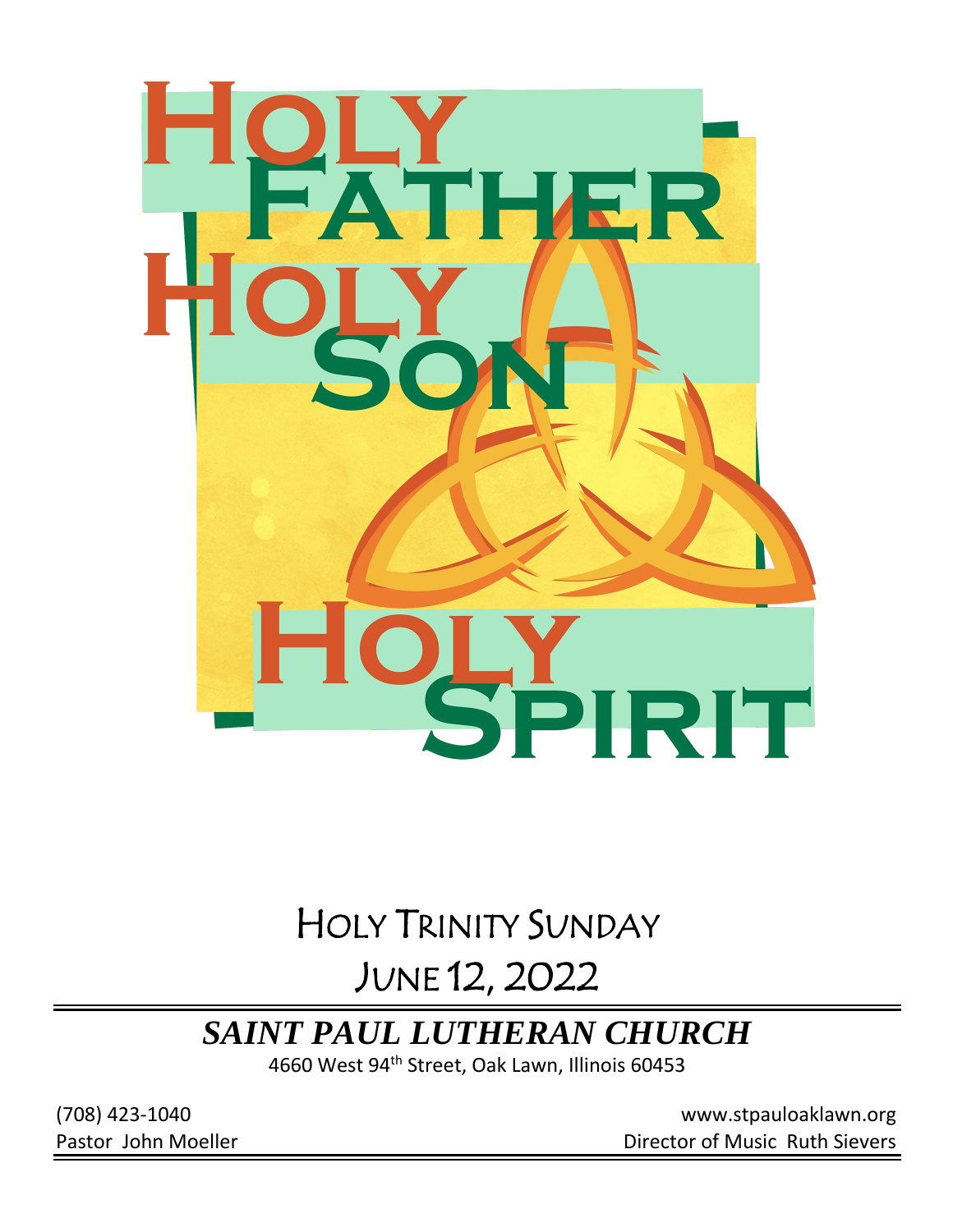### **As We Gather**

Holy Trinity, a time we commemorate and celebrate, is different than any other time in the Church Year. Unlike Christmas, Easter, or last week's Pentecost, where we rejoice in and reflect upon an action of God for our salvation, Holy Trinity is a time to rejoice in and reflect upon a *doctrine*. We gather around our shared confession of God as we know Him to be in the Trinity: Father, Son, and Holy Spirit. Even in the mystery of things we cannot fully understand or comprehend by our own reason, we trust God's revelation through His Word made known to us of who He is and what He has done, that apart from Him there is no other.

| Prelude                                                                                                                                                                               | "Holy, Holy, Holy" | D. Busarow                                                                                                                                                                                                                                             |
|---------------------------------------------------------------------------------------------------------------------------------------------------------------------------------------|--------------------|--------------------------------------------------------------------------------------------------------------------------------------------------------------------------------------------------------------------------------------------------------|
| <b>Opening Hymn</b>                                                                                                                                                                   | "Holy, Holy, Holy" | #507                                                                                                                                                                                                                                                   |
| Holy, holy, holy! Lord God Almighty!<br>1<br>Early in the morning our song shall rise to<br>Thee;<br>Holy, holy, holy, merciful and mighty!<br>God in three persons, blessed Trinity! | 3                  | Holy, holy, holy! Though the darkness hide<br>Thee,<br>Though the eye of sinful man Thy glory<br>may not see,<br>Only Thou art holy; there is none beside<br>Thee,                                                                                     |
| Holy, holy, holy! All the saints adore Thee,<br>$\overline{2}$<br>Casting down their golden crowns                                                                                    |                    | Perfect in pow'r, in love, and purity.                                                                                                                                                                                                                 |
| around the glassy sea;<br>Cherubim and seraphim falling down<br>before Thee,<br>Which wert and art and evermore shalt<br>be.                                                          | 4                  | Holy, holy, holy! Lord God Almighty!<br>All Thy works shall praise Thy name in<br>earth and sky and sea.<br>Holy, holy, holy, merciful and mighty!<br>God in three persons, blessed Trinity!<br>Text: Reginald Heber, 1783-1826<br>Text: Public domain |

### **Invocation**

- **P** In the name of the Father and of the  $\pm$  Son and of the Holy Spirit.
- C **Amen.**

### **Confession and Absolution**

 $\mathbf{P}$  It is easy to sing God's praises; it is more difficult to comprehend His eternal majesty. It is easy to look through a telescope; it is more difficult to look in a mirror. Let us go to our great Three-in-One God, confessing our sins.

*We pause to reflect on the seriousness of our sin and our need for a Savior…*

- $\mathbf{P}$  Heavenly Father, Creator of all that exists, in deep humility we approach Your presence, for though You shower us with blessings, we have rebelled against Your just reign over us and against You.
- C **We have sinned against You, against one another, and even against Your good creation in our thinking, speaking, and acting. Forgive us, and teach us again to be Your true sons and daughters.**
- $\mathbf{P}$  Lord Jesus, Savior sent from the Father, in deep humility we confess that we have neglected to appreciate Your great sacrifice, entering time and space to die for us.
- C **We have failed to love You with our heart, soul, and mind, and we have failed to love our neighbors as ourselves. We have failed to live as Your loving brothers and sisters. Forgive us, and help us to truly love our neighbors in Your name.**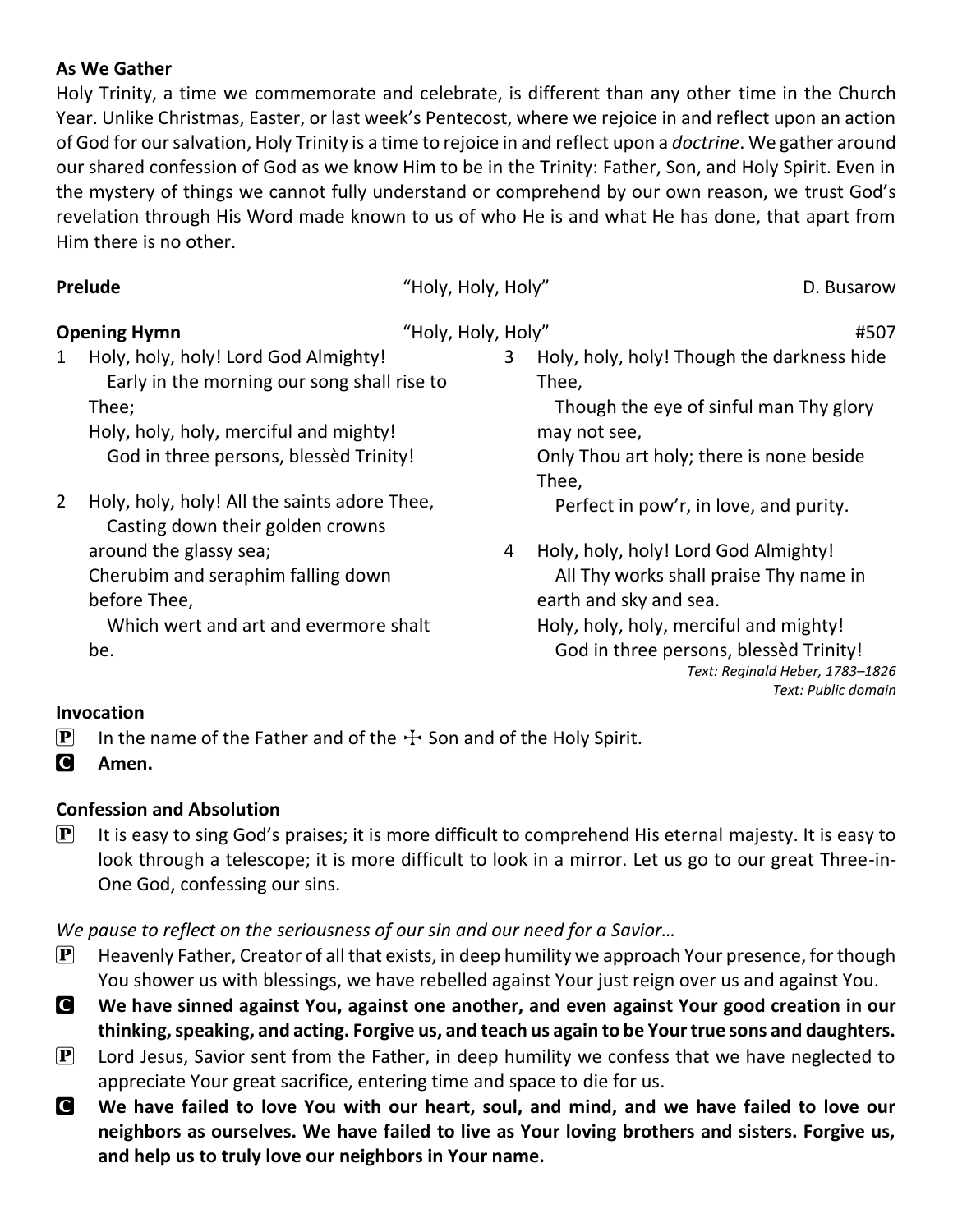- $\mathbf{P}$  Holy Spirit, giver of every good gift,
- C **in deep humility we confess that we have let the faith You have planted within us be covered with our own wants and desires. Without Your help we cannot be free; we are bound to sin. Forgive us, and renew in us clean and upright spirits.**
- $\mathbf{P}$  The eternal God, our Creator, Savior, and Sanctifier, has not forsaken us in our sin. For the sake of the Son, who became one of us to die for us, God offers full and free pardon. As a called and ordained servant of Christ, I therefore forgive you all your sins in the name of the Father and of the Son and of the Holy Spirit.
- C **Amen.**

### **Confession of Faith** The Athanasian Creed *Part 1*

- $\left[ \mathbf{P} \right]$  Whoever desires to be saved must, above all, hold the catholic faith.
- C **Whoever does not keep it whole and undefiled will without doubt perish eternally.**
- $\left[ \mathbf{P} \right]$  And the catholic faith is this,
- C **that we worship one God in Trinity and Trinity in Unity, neither confusing the persons nor dividing the substance.**
- **P** For the Father is one person, the Son is another, and the Holy Spirit is another.
- C **But the Godhead of the Father and of the Son and of the Holy Spirit is one: the glory equal, the majesty coeternal.**
- **P** Such as the Father is, such is the Son, and such is the Holy Spirit:
- C **the Father uncreated, the Son uncreated, the Holy Spirit uncreated;**
- $\left[ \mathbf{P} \right]$  the Father infinite, the Son infinite, the Holy Spirit infinite;
- C **the Father eternal, the Son eternal, the Holy Spirit eternal.**
- $\mathbf{P}$  And yet there are not three Eternals, but one Eternal,
- C **just as there are not three Uncreated or three Infinites, but one Uncreated and one Infinite.**
- $\left[\mathbf{P}\right]$  In the same way, the Father is almighty, the Son almighty, the Holy Spirit almighty;
- C **and yet there are not three Almighties, but one Almighty.**
- $\mathbf{P}$  So the Father is God, the Son is God, the Holy Spirit is God;
- C **and yet there are not three Gods, but one God.**
- $\left[ \mathbf{P} \right]$  So the Father is Lord, the Son is Lord, the Holy Spirit is Lord;
- C **and yet there are not three Lords, but one Lord.**

### **Prayer of the Day**

- $\left| \mathbf{P} \right|$  The Lord be with you.
- C **And also with you.**
- $\mathbf{P}$  Let us pray. O almighty God, Creator of all that is seen and unseen, from the beginning You have been the one true triune God.
- C **You formed us in Your own image when You created us, created humanity to be together in fellowship with one another and with You, and, when we had lost Your image because of our sin, You made it available to us again in the person of Your Son.**
- **P** Enlighten us with Your Spirit, that we may hear Your voice and joyfully receive the blessings of life won for us on the cross; through Jesus Christ, Your Son, our Lord, who lives and reigns with You and the Holy Spirit, one God, now and forever.
- C **Amen.**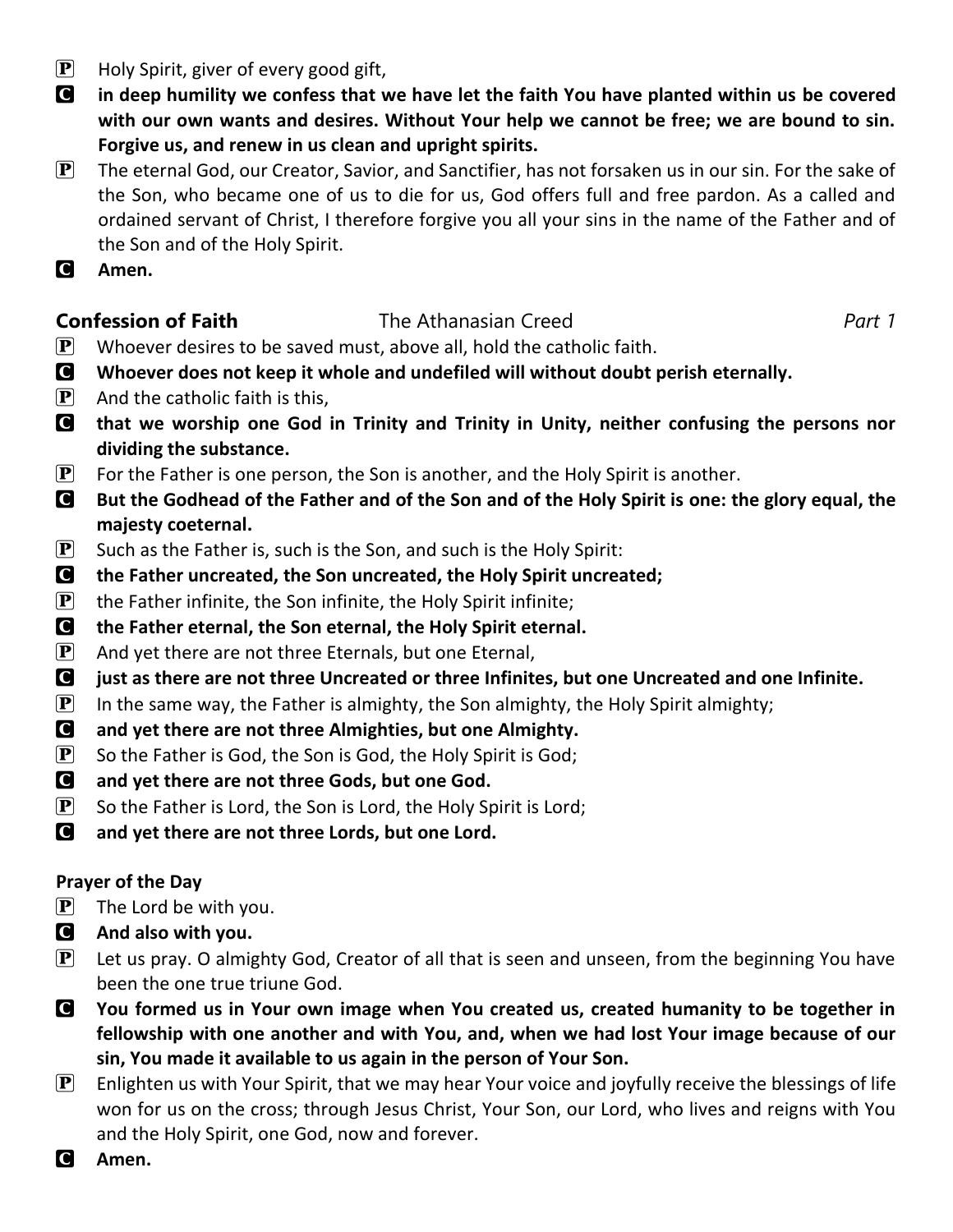## $H$  WORD  $H$

**Old Testament Reading**  $\rightarrow$  The Blessings of Wisdom  $\rightarrow$  *Proverbs 8:1-4, 22-31* 

<sup>1</sup>Does not wisdom call? Does not understanding raise her voice? <sup>2</sup>On the heights beside the way, at the crossroads she takes her stand;  $3$  beside the gates in front of the town, at the entrance of the portals she cries aloud: <sup>4</sup> To you, O men, I call, and my cry is to the children of man. <sup>22</sup> The LORD possessed me at the beginning of his work, the first of his acts of old. <sup>23</sup>Ages ago I was set up, at the first, before the beginning of the earth. <sup>24</sup>When there were no depths I was brought forth, when there were no springs abounding with water. <sup>25</sup>Before the mountains had been shaped, before the hills, I was brought forth, <sup>26</sup>before he had made the earth with its fields, or the first of the dust of the world. <sup>27</sup>When he established the heavens, I was there; when he drew a circle on the face of the deep, <sup>28</sup>when he made firm the skies above, when he established the fountains of the deep,  $^{29}$ when he assigned to the sea its limit, so that the waters might not transgress his command, when he marked out the foundations of the earth, <sup>30</sup>then I was beside him, like a master workman, and I was daily his delight, rejoicing before him always,  $31$  rejoicing in his inhabited world and delighting in the children of man."

 $\Box$  This is the Word of the Lord.

C **Thanks be to God.**

- **C** 1 To God on high be glory And peace to all the earth; Goodwill from God in heaven Proclaimed at Jesus' birth! We praise and bless You, Father; Your holy name, we sing— Our thanks for Your great glory, Lord God, our heav'nly King.
	- 2 To You, O sole-begotten, The Father's Son, we pray; O Lamb of God, our Savior, You take our sins away.

**Hymn of Praise** "To God on High Be Glory" *Gloria in Excelsis*

 Have mercy on us, Jesus; Receive our heartfelt cry, Where You in pow'r are seated At God's right hand on high—

3 For You alone are holy; You only are the Lord. Forever and forever, Be worshiped and adored; You with the Holy Spirit Alone are Lord Most High, In God the Father's glory. "Amen!" our glad reply.

*Text: Stephen P. Starke*

Second Reading **The Human Second Reading**  $\ddot{\tau}$  Peter's Sermon at Pentecost  $\ddot{\tau}$  *Acts 2:14a, 22-36* 

<sup>14</sup>Peter, standing with the eleven, lifted up his voice and addressed them,  $22^{\prime\prime}$ Men of Israel, hear these words: Jesus of Nazareth, a man attested to you by God with mighty works and wonders and signs that God did through him in your midst, as you yourselves know— $^{23}$ this Jesus, delivered up according to the definite plan and foreknowledge of God, you crucified and killed by the hands of lawless men.

 $24$ God raised him up, loosing the pangs of death, because it was not possible for him to be held by it. <sup>25</sup>For David says concerning him, "'I saw the Lord always before me, for he is at my right hand that I may not be shaken;  $^{26}$ therefore my heart was glad, and my tongue rejoiced;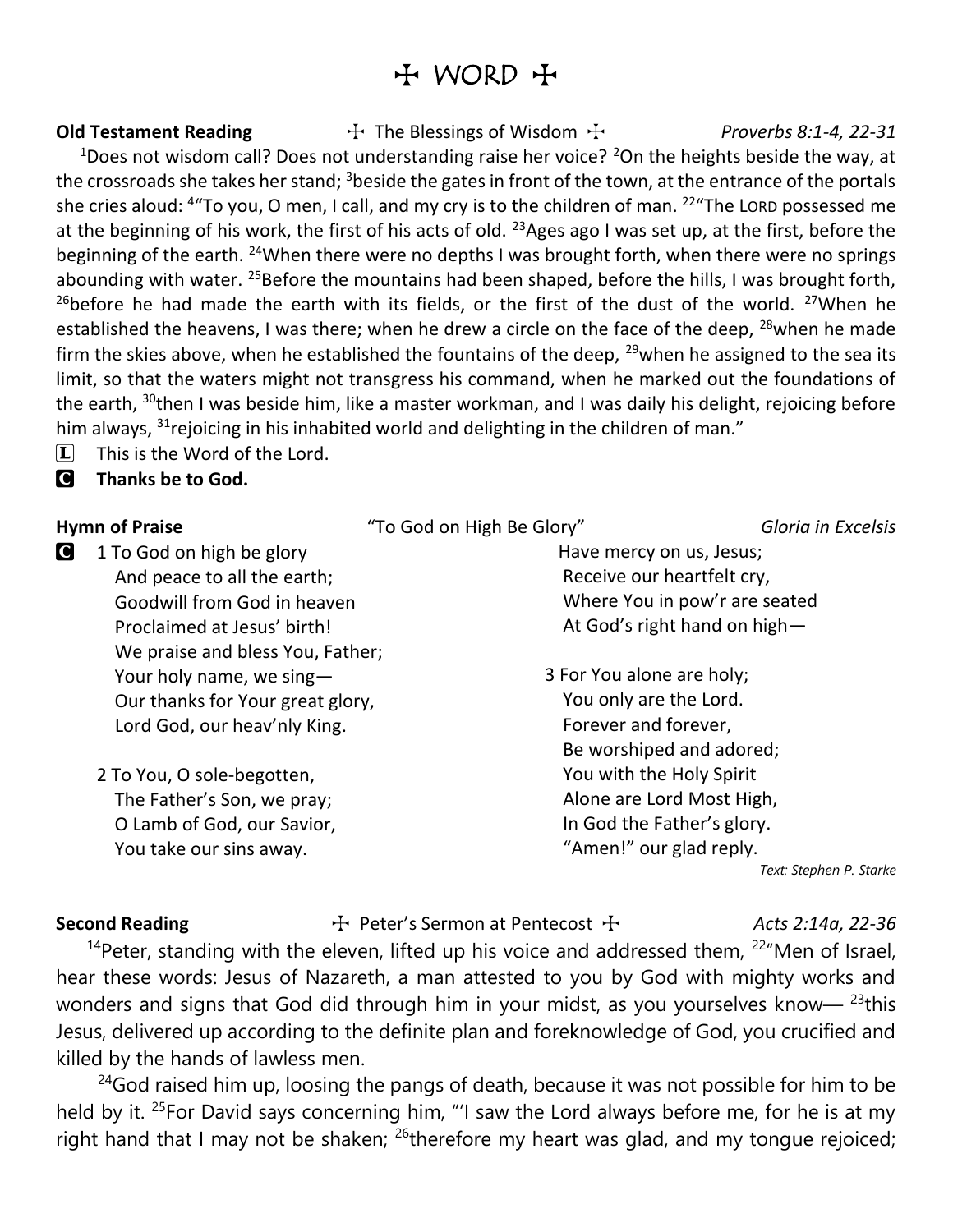my flesh also will dwell in hope. <sup>27</sup>For you will not abandon my soul to Hades, or let your Holy One see corruption. <sup>28</sup>You have made known to me the paths of life; you will make me full of gladness with your presence.'

 $29^{\circ}$ Brothers, I may say to you with confidence about the patriarch David that he both died and was buried, and his tomb is with us to this day.  $30B$ eing therefore a prophet, and knowing that God had sworn with an oath to him that he would set one of his descendants on his throne,  $31$ he foresaw and spoke about the resurrection of the Christ, that he was not abandoned to Hades, nor did his flesh see corruption. <sup>32</sup>This Jesus God raised up, and of that we all are witnesses. .

<sup>33</sup>Being therefore exalted at the right hand of God, and having received from the Father the promise of the Holy Spirit, he has poured out this that you yourselves are seeing and hearing. <sup>34</sup>For David did not ascend into the heavens, but he himself says, "'The Lord said to my Lord, Sit at my right hand,  $35$ until I make your enemies your footstool.'  $36$  Let all the house of Israel therefore know for certain that God has made him both Lord and Christ, this Jesus whom you crucified."

- $\boxed{\mathbf{L}}$  This is the Word of the Lord.
- C **Thanks be to God.**

Holy Gospel The Sefore Abraham Was, I Am T *John 8:48-59* 

- $\mathbf{P}$  The Holy Gospel according to St. John, the eighth chapter.
- **G** Glory to You, O Lord.
- $\left| \mathbf{P} \right|$  The Jews answered Him,
- C **"Are we not right in saying that You are a Samaritan and have a demon?"**
- $\bf{P}$  Jesus answered, "I do not have a demon, but I honor My Father, and you dishonor Me. Yet I do not seek My own glory; there is One who seeks it, and He is the judge. Truly, truly, I say to you, if anyone keeps My word, he will never see death." The Jews said to Him,
- C **"Now we know that You have a demon! Abraham died, as did the prophets, yet You say, 'If anyone keeps My word, he will never taste death.' Are You greater than our father Abraham, who died? And the prophets died! Who do You make Yourself out to be?"**
- $\bf{P}$  Jesus answered, "If I glorify Myself, My glory is nothing. It is My Father who glorifies Me, of whom you say, 'He is our God.' But you have not known Him. I know Him. If I were to say that I do not know Him, I would be a liar like you, but I do know Him and I keep His word. Your father Abraham rejoiced that he would see My day. He saw it and was glad." So the Jews said to Him,
- C **"You are not yet fifty years old, and have You seen Abraham?"**
- $\boxed{\mathbf{P}}$  Jesus said to them, "Truly, truly, I say to you, before Abraham was, I am." So they picked up stones to throw at Him, but Jesus hid Himself and went out of the temple.
- $\mathbf{P}$  This is the Gospel of the Lord.
- C **Praise to You, O Christ.**

### **Confession of Faith** The Athanasian Creed *Part 2*

- $\mathbf{P}$  Just as we are compelled by the Christian truth to acknowledge each distinct person as God and Lord, so also are we prohibited by the catholic religion to say that there are three Gods or Lords.
- C **The Father is not made nor created nor begotten by anyone.**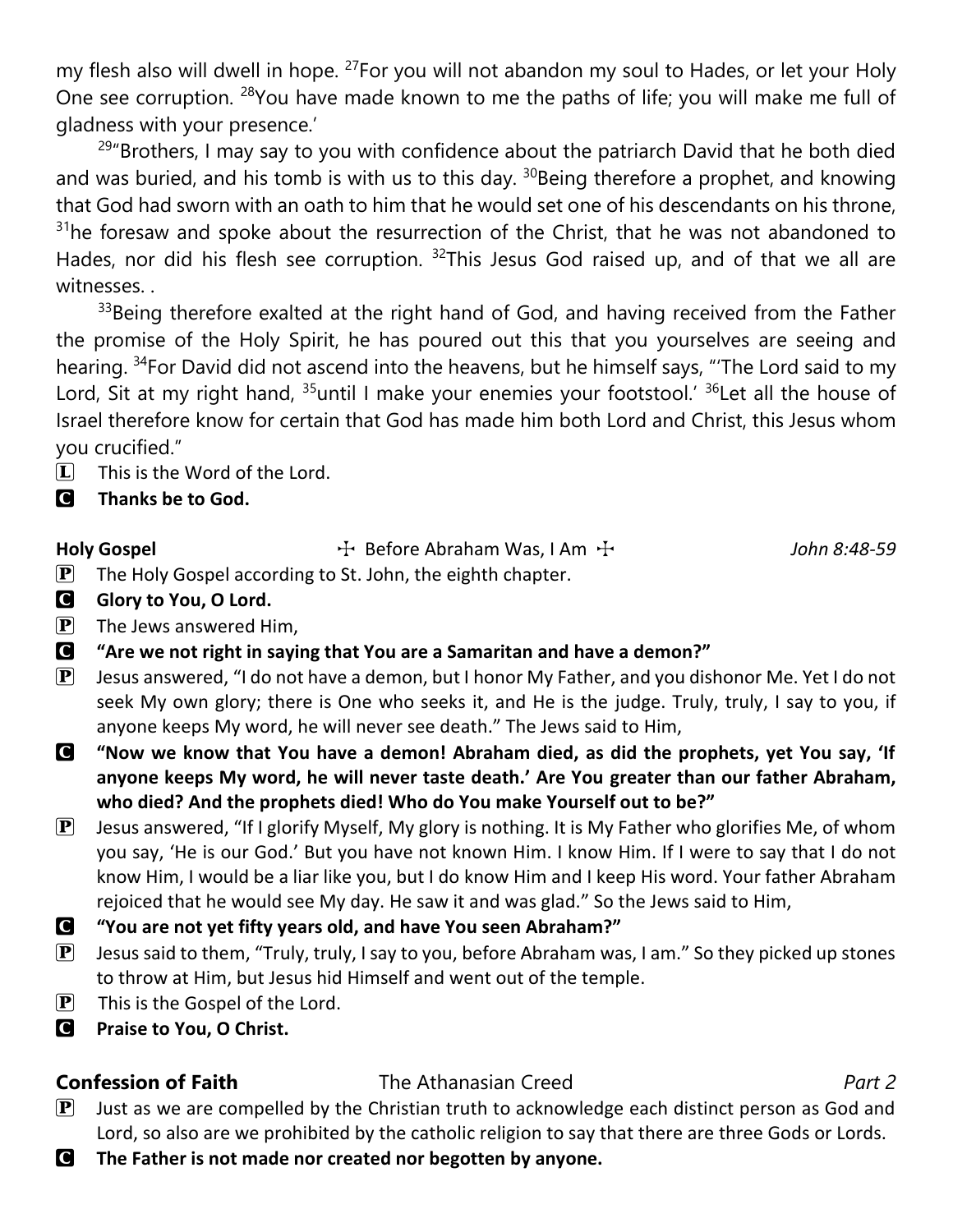- $\mathbf{P}$  The Son is neither made nor created, but begotten of the Father alone.
- C **The Holy Spirit is of the Father and of the Son, neither made nor created nor begotten, but proceeding.**
- $\mathbf{P}$  Thus, there is one Father, not three Fathers; one Son, not three Sons; one Holy Spirit, not three Holy Spirits.
- C **And in this Trinity none is before or after another; none is greater or less than another;**
- $\mathbf{P}$  but the whole three persons are coeternal with each other and coequal, so that in all things, as has been stated above, the Trinity in Unity and Unity in Trinity is to be worshiped.
- C **Therefore, whoever desires to be saved must think thus about the Trinity.**

**Sermon Hymn** "We All Believe in One True God" #953

- 1 We all believe in one true God, Father, Son, and Holy Ghost, Ever-present help in need, Praised by all the heav'nly host; All He made His love enfolds, All creation He upholds.
- 2 We all believe in Jesus Christ, Son of God and Mary's son, Who descended from His throne And for us salvation won;

By whose cross and death are we Rescued from all misery.

3 We all confess the Holy Ghost, Who from both in truth proceeds, Who sustains and comforts us In all trials, fears, and needs. Blessèd, holy Trinity, Praise forever be to Thee! *Text: Tobias Clausnitzer, 1619–84; tr. Catherine Winkworth, 1827–78,* 

*alt.Text: Public domain*

#### **Sermon**

#### **Prayer of the Church**

#### **Offertory Meditation**

## $H$  SERVICE of the SACRAMENT  $H$

#### **Preface**

- $\left[\mathbf{P}\right]$  The Lord be with you.
- C **And also with you.**
- $\left| \mathbf{P} \right|$  Lift up your hearts.
- C **We lift them to the Lord.**
- $[P]$  Let us give thanks to the Lord our God.
- C **It is right to give Him thanks and praise.**

### **Prayer of Thanksgiving**

### **The Words of Our Lord**

### **Proclamation of Christ**

- $\mathbf{P}$  As often as we eat this bread and drink this cup, we proclaim the Lord's death until He comes.
- C **Amen. Come, Lord Jesus.**
- $\mathbf{P}$  O Lord Jesus Christ, only Son of the Father, in giving us Your body and blood to eat and to drink, You lead us to remember and confess Your holy cross and passion, Your blessed death, Your rest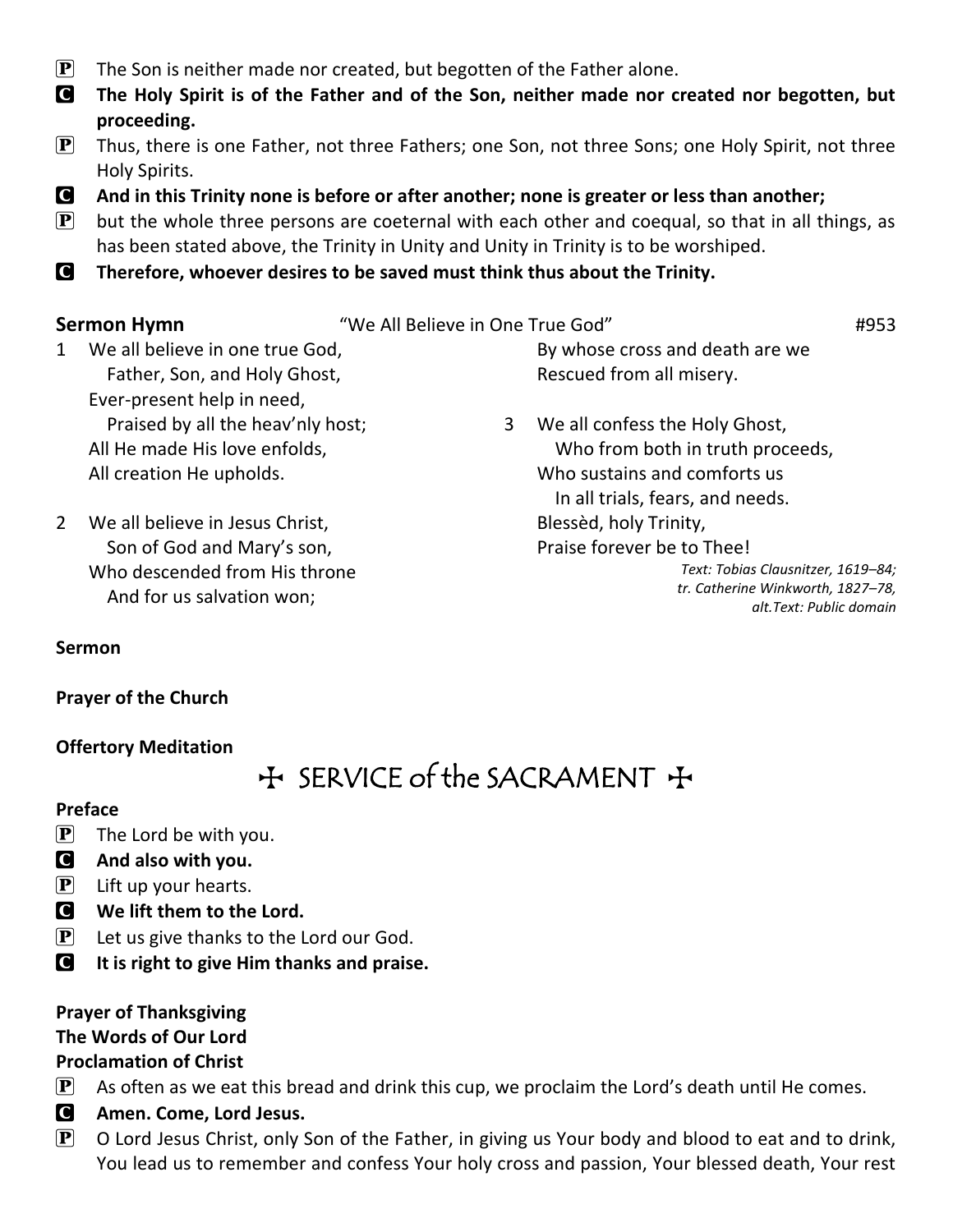in the tomb, Your resurrection from the dead, Your ascension into heaven, and Your coming for the final judgment. So remember us in Your kingdom and teach us to pray:

C **Our Father who art in heaven…**

### **Pax Domini**

- $\mathbf{P}$  The peace of the Lord be with you always.
- C **Amen.**

# + DISTRIBUTION of the SACRAMENT +

**Hymn**  $\qquad$   $\qquad$   $\qquad$   $\qquad$   $\qquad$   $\qquad$   $\qquad$   $\qquad$   $\qquad$   $\qquad$   $\qquad$   $\qquad$   $\qquad$   $\qquad$   $\qquad$   $\qquad$   $\qquad$   $\qquad$   $\qquad$   $\qquad$   $\qquad$   $\qquad$   $\qquad$   $\qquad$   $\qquad$   $\qquad$   $\qquad$   $\qquad$   $\qquad$   $\qquad$   $\qquad$   $\qquad$   $\qquad$   $\qquad$   $\qquad$   $\qquad$ 

- 1 All glory be to God on high And thanks for all His favor; No harm can touch or terrify A child of God forever. God shows His good and gracious will And grants His peace, the world to fill— All strife at last has ended.
- 2 We praise and laud and worship You; We give You thanks forever, O Father, for Your rule is true And just and changes never. With boundless pow'r, Your mighty reign Fulfills whatever You ordain. Lord, grant us ev'ry blessing!
- Your saving death has made us one With God and with each other. O Lamb of God, to You on high In our distress we sinners cry, Have mercy on us, amen!
- 4 O Holy Spirit, our delight And source of consolation, Protect us from the devil's might Through Jesus, our salvation, Who by His death upon a tree Has rescued us from misery: To this we hold forever. *Text: Nicolaus Decius, c. 1485–after 1546; tr. Lutheran Service Book, 2006 Text: © 2006 Concordia Publishing House. Used by permission: LSB Hymn License no. 110001400*

3 O Jesus Christ, the only Son Begotten of the Father,

### **Hymn**  $\qquad$   $\qquad$   $\qquad$   $\qquad$   $\qquad$   $\qquad$   $\qquad$   $\qquad$   $\qquad$   $\qquad$   $\qquad$   $\qquad$   $\qquad$   $\qquad$   $\qquad$   $\qquad$   $\qquad$   $\qquad$   $\qquad$   $\qquad$   $\qquad$   $\qquad$   $\qquad$   $\qquad$   $\qquad$   $\qquad$   $\qquad$   $\qquad$   $\qquad$   $\qquad$   $\qquad$   $\qquad$   $\qquad$   $\qquad$   $\qquad$   $\qquad$

- 1 Holy God, we praise Thy name; Lord of all, we bow before Thee. All on earth Thy scepter claim, All in heav'n above adore Thee. Infinite Thy vast domain, Everlasting is Thy reign.
	- 2 Hark! The glad celestial hymn Angel choirs above are raising; Cherubim and seraphim, In unceasing chorus praising, Fill the heav'ns with sweet accord: Holy, holy, holy Lord!
- 3 Lo, the\_apostles' holy train Join Thy sacred name to hallow; Prophets swell the glad refrain, And the white-robed martyrs follow, And from morn to set of sun Through the Church the song goes on.
- 4 Thou art King of Glory, Christ; Son of God, yet born of Mary. For us sinners sacrificed,

 As to death a Tributary, First to break the bars of death, Thou hast opened heav'n to faith.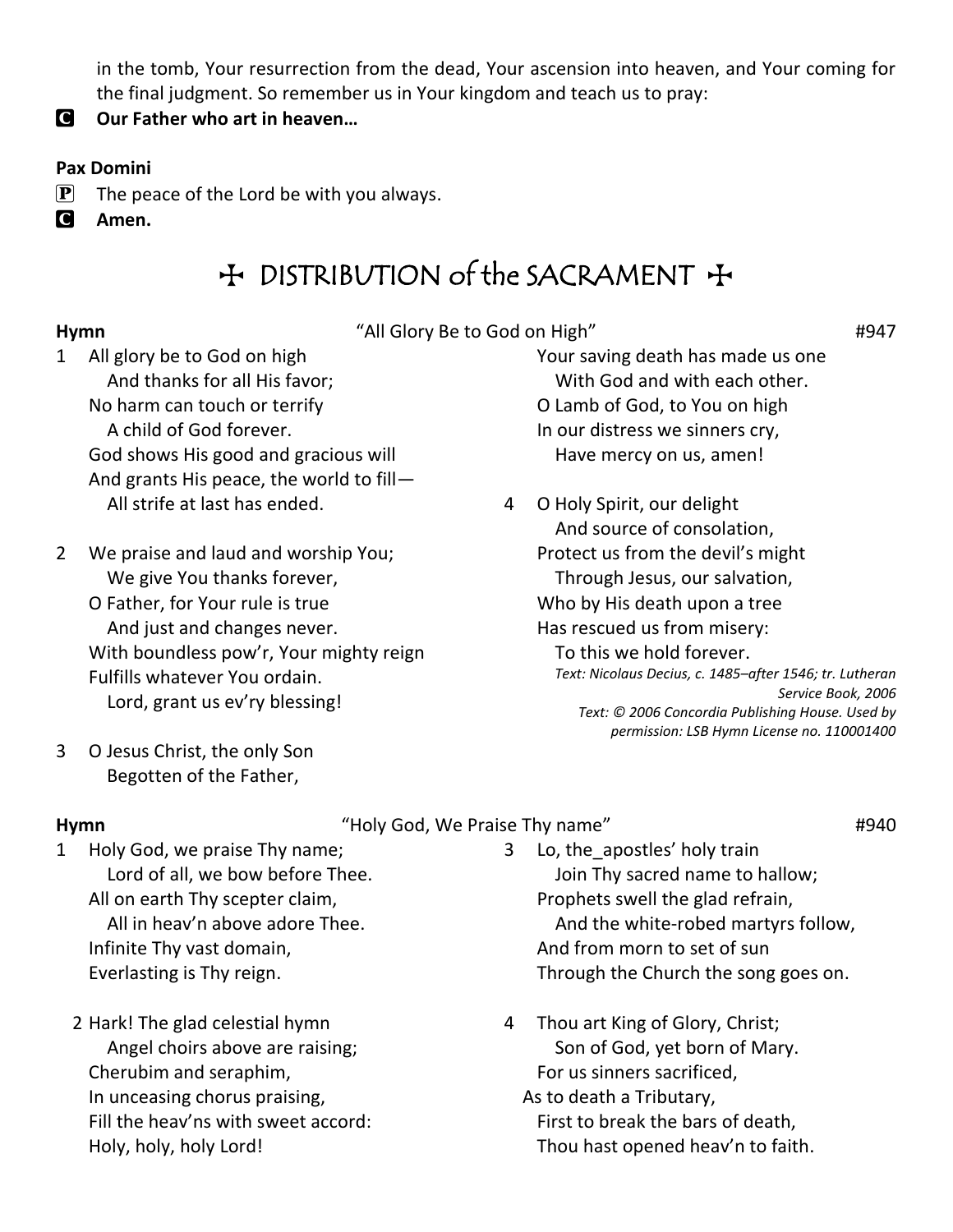$\triangle$ 5 Holy Father, holy Son, Holy Spirit, three we name Thee; Though in essence only one, Undivided God we claim Thee

And, adoring, bend the knee While we own the mystery.

*Text: Latin, c. 4th cent.; German version Katholisches Gesangbuch, 1774, Vienna; tr. Clarence A. Walworth, 1820–1900, alt. Text: Public domain*

### **Communion Blessing**

 $\left[ \mathbf{P} \right]$  The Body and Blood of our Lord Jesus Christ strengthen and preserve you in body and soul to life everlasting. Depart  $+$  in peace.

### **Confession of Faith** The Athanasian Creed *Part 3*

- 
- $\mathbf{P}$  It is also necessary for everlasting salvation that one faithfully believe the incarnation of our Lord Jesus Christ.
- C **Therefore, it is the right faith that we believe and confess that our Lord Jesus Christ, the Son of God, is at the same time both God and man.**
- $\mathbf{P}$  He is God, begotten from the substance of the Father before all ages; and He is man, born from the substance of His mother in this age:
- C **perfect God and perfect man, composed of a rational soul and human flesh;**
- $\mathbf{P}$  equal to the Father with respect to His divinity, less than the Father with respect to His humanity.
- C **Although He is God and man, He is not two, but one Christ:**
- $\mathbf{P}$  one, however, not by the conversion of the divinity into flesh, but by the assumption of the humanity into God;
- C **one altogether, not by confusion of substance, but by unity of person.**
- **P** For as the rational soul and flesh is one man, so God and man is one Christ,
- C **who suffered for our salvation, descended into hell, rose again the third day from the dead,**
- $\mathbf{P}$  ascended into heaven, and is seated at the right hand of the Father, God Almighty, from whence He will come to judge the living and the dead.
- C **At His coming all people will rise again with their bodies and give an account concerning their own deeds.**
- $\mathbf{P}$  And those who have done good will enter into eternal life, and those who have done evil into eternal fire.
- C **This is the catholic faith; whoever does not believe it faithfully and firmly cannot be saved.**

### **Closing Prayer**

- $\left| \mathbf{P} \right|$  Let us pray. We give thanks to You, almighty God, that You have refreshed our spirits, nourished our faith, and forgiven our sins. Bless our days ahead and keep us sanctified in the truth, that we remain together as one Body in the confession and proclamation of You, Father, Son, and Holy Spirit, one God, now and forever.
- C **Amen.**

### **Benediction**

- **P** The blessing of God almighty—the Father, the Son, and the Holy Spirit—be upon you and be with you all.
- C **Amen.**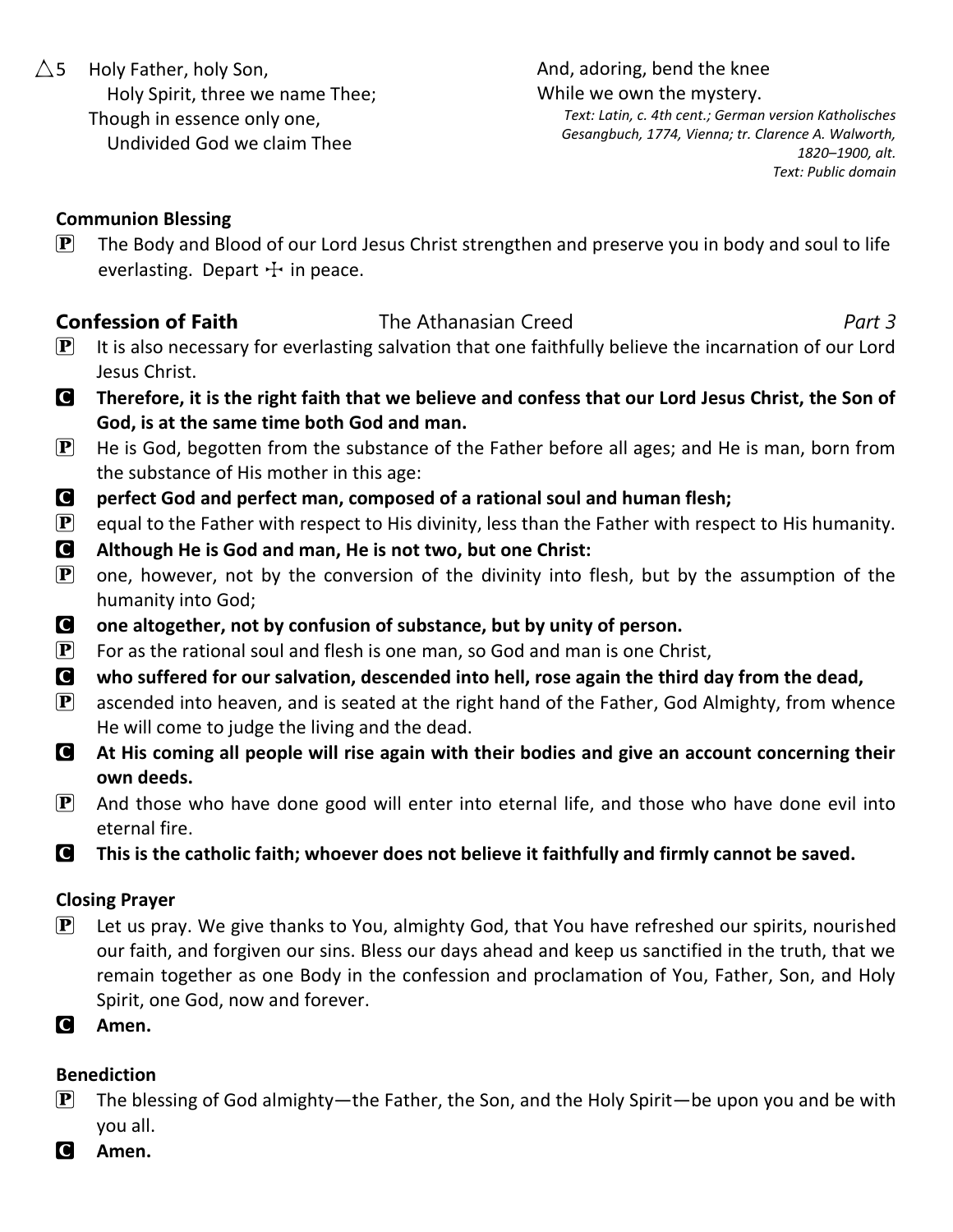- 1 O blessèd, holy Trinity, Divine, eternal Unity, O Father, Son, and Holy Ghost, This day Your name be uppermost.
- 2 My soul and body keep from harm, And over all extend Your arm; Let Satan cause me no distress Nor bring me shame and wretchedness.
- 3 The Father's love shield me this day; The Son's pure wisdom cheer my way; The Holy Spirit's joy and light Drive from my heart the shades of night.
- 4 My Maker, hold me in Your hand; O Christ, forgiven let me stand; Blest Comforter, do not depart; With faith and love enrich my heart.
- 5 Lord, bless and keep me as Your own; Lord, look in kindness from Your throne; Lord, shine unfailing peace on me By grace surrounded; set me free.

*Text: Martin Behm, 1557–1622; tr. Conrad H. L. Schuette, 1843–1926, alt. Text: Public domain*

**Postlude** The *Postlude in D Major*" and *J. Dandrieu* 

TTTTTTTTTTTTTTTTTTTTTTTTTTTTTTTTTTTTTTTTTTTTT ACKNOWLEDGMENTS AND THANKS

**Vocalist:** Bill Leise **Lector:** Audrey Mitchell **Altar Care:** Ruth Diver

Creative Worship for the Lutheran Parish, Series C, Quarter 3. Copyright © 2021 Concordia Publishing House.

All rights reserved. Used by permission.

Unless otherwise indicated, Scripture quotations are from the ESV® Bible (The Holy Bible, English Standard Version<sup>®</sup>), copyright © 2001 by Crossway, a publishing ministry of Good News Publishers. Used by permission. All rights reserved.

Created by Lutheran Service Builder © 2022 Concordia Publishing House.

TTTTTTTTTTTTTTTTTTTTTTTTTTTTTTTTTTTTTTTTTTTTT